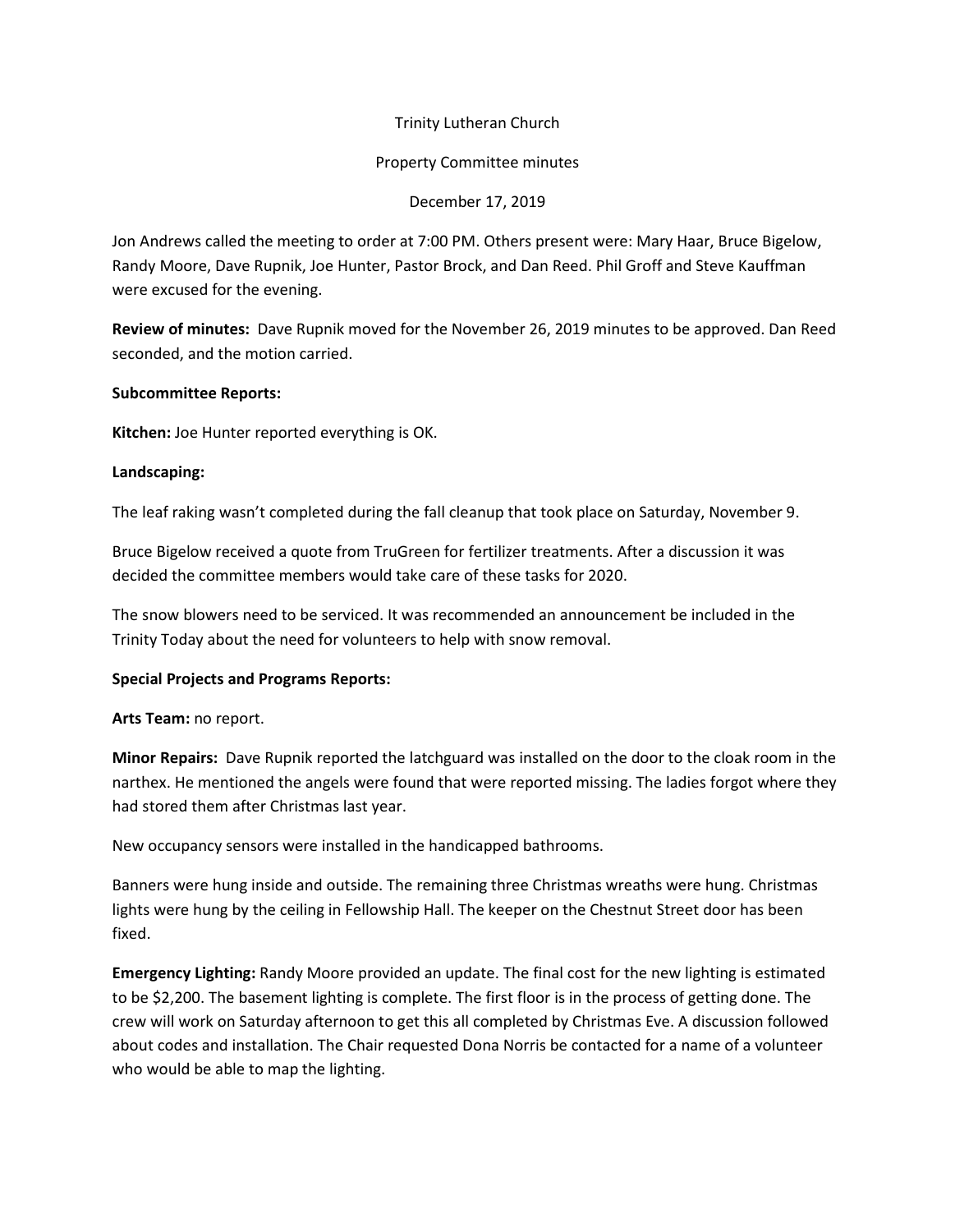**HVAC:** The three boilers have been installed, but Automated Logic still needs to fine tune the programming in the system for two of the three.

**Plumbing:** Dan Reed installed a new urinal in the first floor men's bathroom.

**Property and Building Security:** Dave Rupnik received a proposal for a Paxton access control for the Chestnut Street door. Dan Reed moved to accept the proposal. The upfront costs will be taken from the 2019 Property budget. The remaining balance will be taken from MIRA. Mary Haar seconded, and the motion carried.

**Finances:** The Chair mentioned we are below budget! He will request the overage for water, sewer, and trash breakdown to be sent in a spreadsheet to Dave Rupnik for further comparison to be done line by line for 2019 versus 2018.

# **Old Business:**

**Columbarium:** Mary Haar will plan to meet with Steve Kauffman in March 2020.

**Consolidation of lots:** no update. Charlie Suhr will be asked to provide the information he has to the Chair of this Committee.

**Elevator Repairs:** no update.

**2020 Budget:** The Chair mentioned all of the new line items we submitted with the budget were removed, except for the storm water fee. A discussion followed. The Committee was requested to trim the 2020 budget. The changes are:

Line 63120 Electric Expense: taken from \$32,000 to \$30,000

Line 63250 Equipment taken from \$3,000 to \$1,000

**AED machine:** Dan Reed mentioned the four additional machines have been installed. Further information was provided as well as a demonstration. Dr. Chuck Herold will be contacted about conducting a training session.

**MIRA LIST:** Dan Reed updated the MIRA List. The Chair will seek approval from Congregation Council for solicitations to be made to parishioners for donations for specific projects. An additional donation was made specifically for the outdoor stage project.

It was noted the work that is proposed for the remodel of the chapel will be done on a volunteer basis by the Property Committee members. The carpeting will need to be done professionally. The voiced concerns by the pastors have been a casket can't be easily manipulated to get it to the front of the room.

The chiller will be fine just as long as we do continued maintenance.

The sealing and relining of the parking lot estimate was increased to \$25,000.